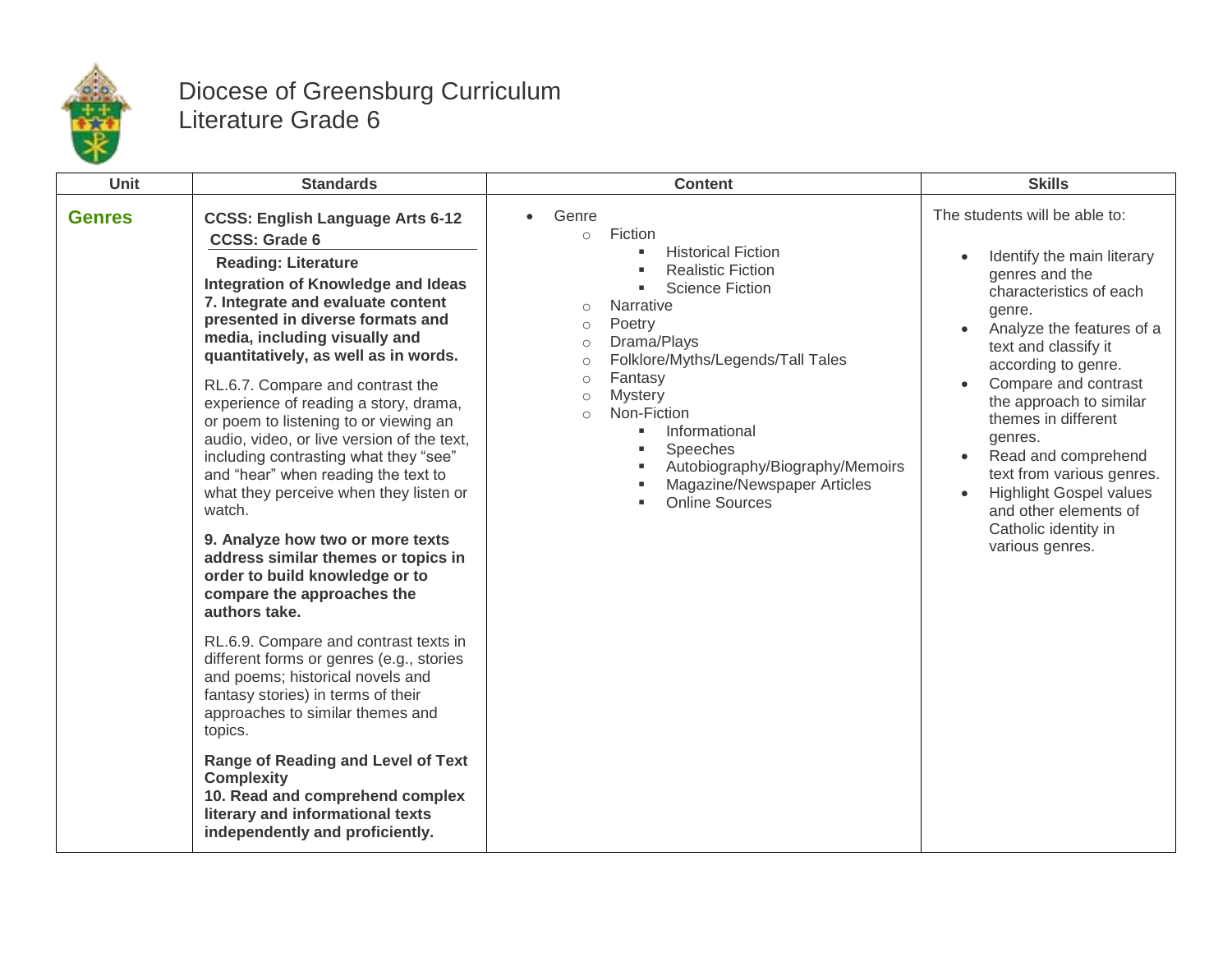| Unit | <b>Standards</b>                                                                                                                                                                                                                    | <b>Content</b> | <b>Skills</b> |
|------|-------------------------------------------------------------------------------------------------------------------------------------------------------------------------------------------------------------------------------------|----------------|---------------|
|      | RL.6.10. By the end of the year, read<br>and comprehend literature, including<br>stories, dramas, and poems, in the<br>grades 6-8 text complexity band<br>proficiently, with scaffolding as needed<br>at the high end of the range. |                |               |
|      | <b>Reading: Informational Text</b><br>9. Analyze how two or more texts<br>address similar themes or topics in<br>order to build knowledge or to<br>compare the approaches the<br>authors take.                                      |                |               |
|      | RI.6.9. Compare and contrast one<br>author's presentation of events with<br>that of another (e.g., a memoir written<br>by and a biography on the same<br>person).                                                                   |                |               |
|      | <b>Range of Reading and Level of Text</b><br><b>Complexity</b><br>10. Read and comprehend complex<br>literary and informational texts<br>independently and proficiently.                                                            |                |               |
|      | RI.6.10. By the end of the year, read<br>and comprehend literary nonfiction in<br>the grades 6-8 text complexity band<br>proficiently, with scaffolding as needed<br>at the high end of the range.                                  |                |               |
|      | © Copyright 2010. National Governors<br><b>Association Center for Best Practices</b><br>and Council of Chief State School<br>Officers. All rights reserved.                                                                         |                |               |
|      |                                                                                                                                                                                                                                     |                |               |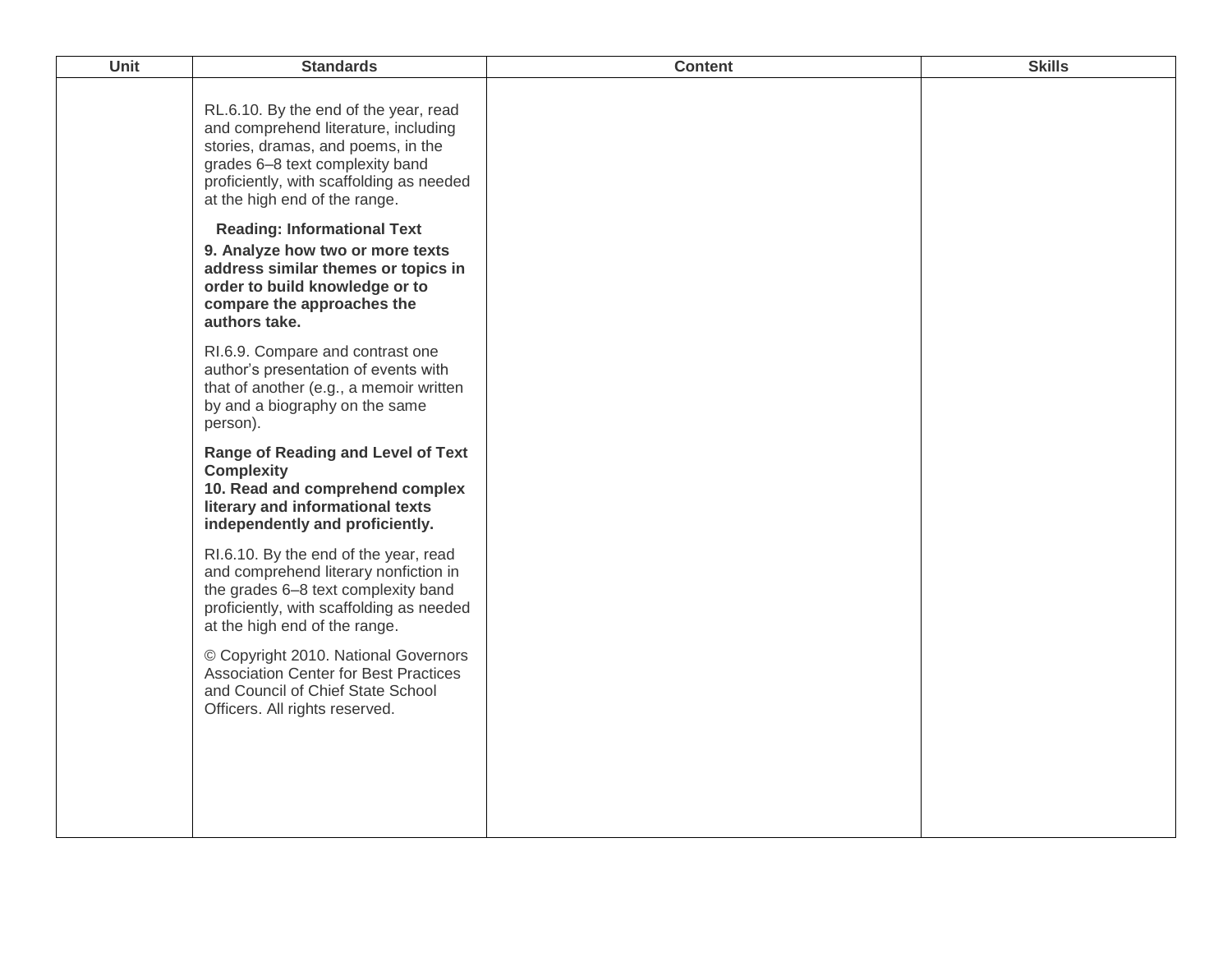| Unit                            | <b>Standards</b>                                                                                                                                                                                                                                                                                                                                                                                                                                                                                                                                                                                                                                                                                                                                                                                                                                                                                                                                                                                                                                                                                                                                                                                                                                                                                                                                                                                             | <b>Content</b>                                                                                                                                                                                                                                                                                                                   | <b>Skills</b>                                                                                                                                                                                                                                                                                                                                                                                                                                                                                                                                                                                                                                                                                                                                                                                                                                                                                                         |
|---------------------------------|--------------------------------------------------------------------------------------------------------------------------------------------------------------------------------------------------------------------------------------------------------------------------------------------------------------------------------------------------------------------------------------------------------------------------------------------------------------------------------------------------------------------------------------------------------------------------------------------------------------------------------------------------------------------------------------------------------------------------------------------------------------------------------------------------------------------------------------------------------------------------------------------------------------------------------------------------------------------------------------------------------------------------------------------------------------------------------------------------------------------------------------------------------------------------------------------------------------------------------------------------------------------------------------------------------------------------------------------------------------------------------------------------------------|----------------------------------------------------------------------------------------------------------------------------------------------------------------------------------------------------------------------------------------------------------------------------------------------------------------------------------|-----------------------------------------------------------------------------------------------------------------------------------------------------------------------------------------------------------------------------------------------------------------------------------------------------------------------------------------------------------------------------------------------------------------------------------------------------------------------------------------------------------------------------------------------------------------------------------------------------------------------------------------------------------------------------------------------------------------------------------------------------------------------------------------------------------------------------------------------------------------------------------------------------------------------|
| <b>Story</b><br><b>Elements</b> | <b>CCSS: English Language Arts 6-12</b><br><b>CCSS: Grade 6</b><br><b>Reading: Literature</b><br>3. Analyze how and why individuals,<br>events, and ideas develop and<br>interact over the course of a text.<br>RL.6.3. Describe how a particular<br>story's or drama's plot unfolds in a<br>series of episodes as well as how the<br>characters respond or change as the<br>plot moves toward a resolution.<br>5. Analyze the structure of texts,<br>including how specific sentences,<br>paragraphs, and larger portions of<br>the text (e.g., a section, chapter,<br>scene, or stanza) relate to each<br>other and the whole.<br>RL.6.5. Analyze how a particular<br>sentence, chapter, scene, or stanza<br>fits into the overall structure of a text<br>and contributes to the development of<br>the theme, setting, or plot.<br>Range of Reading and Level of Text<br><b>Complexity</b><br>10. Read and comprehend complex<br>literary and informational texts<br>independently and proficiently.<br>RL.6.10. By the end of the year, read<br>and comprehend literature, including<br>stories, dramas, and poems, in the<br>grades 6-8 text complexity band<br>proficiently, with scaffolding as needed<br>at the high end of the range.<br>© Copyright 2010. National Governors<br><b>Association Center for Best Practices</b><br>and Council of Chief State School<br>Officers. All rights reserved. | Character (antagonist & protagonist)<br>Setting (including time & place)<br>Plot (exposition, rising action, climax, falling action,<br>resolution)<br>Conflict<br>Character vs. Character<br>Character vs. Society<br>Character vs. Self<br>Character vs. Nature<br>Character vs. Supernatural/Fate<br>Character vs. Technology | The students will be able to:<br>Identify the elements of a<br>story.<br>Differentiate between<br>$\bullet$<br>main and supporting<br>characters in a story.<br>Identify antagonist &<br>protagonist.<br>Identify character traits.<br>$\bullet$<br>Analyze character<br>development.<br>Cite textual examples of<br>direct and indirect<br>characterization.<br>Summarize a story's plot.<br>Identify the elements of<br>plot (exposition, rising<br>action, climax, falling<br>action, resolution).<br>Analyze plot<br>$\bullet$<br>development in a text.<br>Identify elements of<br>setting development.<br>Cite textual evidence<br>related to story elements.<br>Analyze how setting<br>shapes plot and<br>characters.<br>Develop conflict in a<br>sequential order.<br>Discuss a character's<br>actions and choices in<br>light of Catholic moral<br>values.<br>Make comparisons to<br>figures from the Bible. |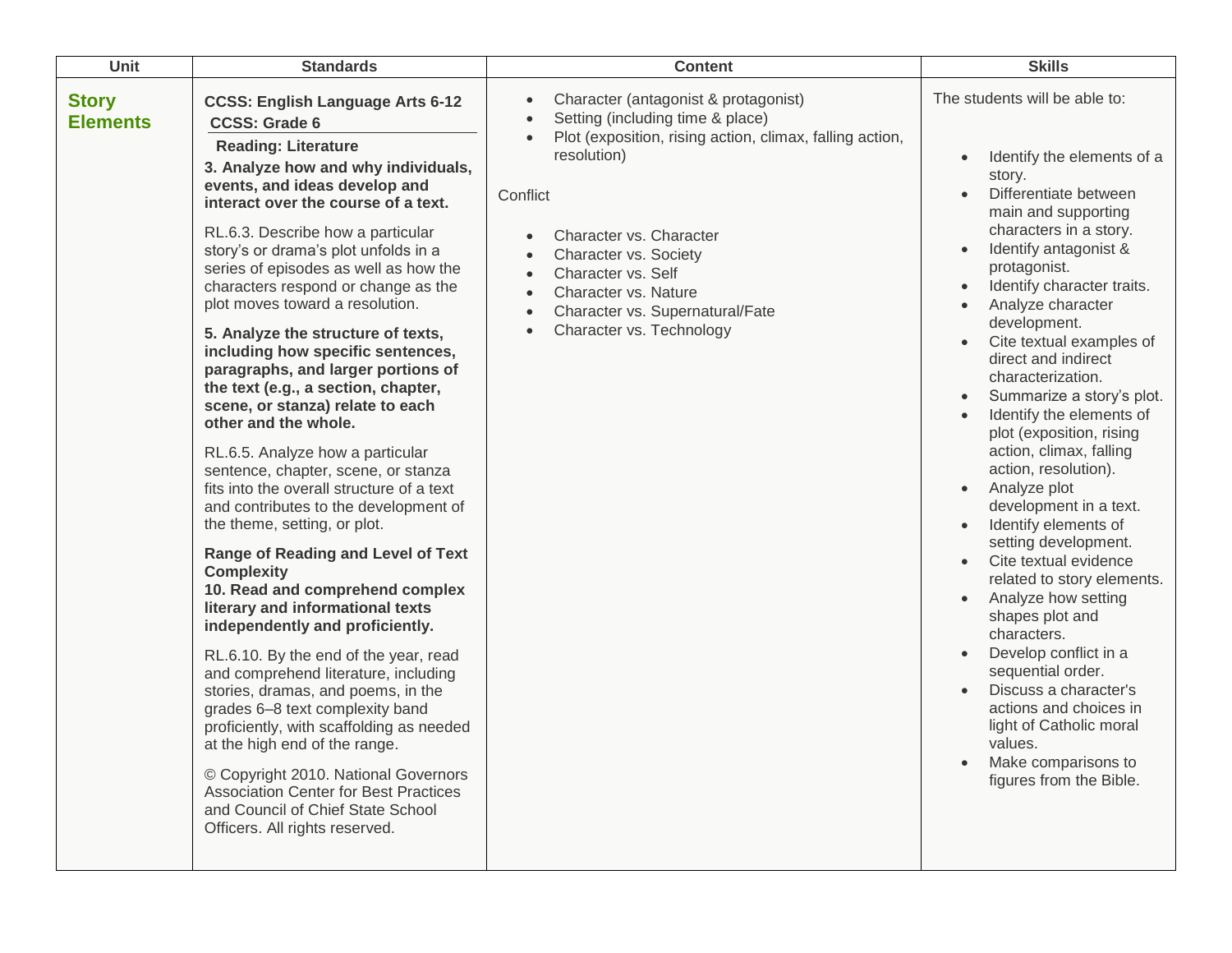| Unit                               | <b>Standards</b>                                                                                                                                                                                                                                                                                                                                                                                                                                                                                                                                                                                                                                                                                                                                                                                                                                                                                                                                                                                                                                                                                                                                                                                                                                                                                                                                                                                     | <b>Content</b>                                                                                                                                                                                                                                                                                                                                                | <b>Skills</b>                                                                                                                                                                                                                                                                                                                                                                                                                                                         |
|------------------------------------|------------------------------------------------------------------------------------------------------------------------------------------------------------------------------------------------------------------------------------------------------------------------------------------------------------------------------------------------------------------------------------------------------------------------------------------------------------------------------------------------------------------------------------------------------------------------------------------------------------------------------------------------------------------------------------------------------------------------------------------------------------------------------------------------------------------------------------------------------------------------------------------------------------------------------------------------------------------------------------------------------------------------------------------------------------------------------------------------------------------------------------------------------------------------------------------------------------------------------------------------------------------------------------------------------------------------------------------------------------------------------------------------------|---------------------------------------------------------------------------------------------------------------------------------------------------------------------------------------------------------------------------------------------------------------------------------------------------------------------------------------------------------------|-----------------------------------------------------------------------------------------------------------------------------------------------------------------------------------------------------------------------------------------------------------------------------------------------------------------------------------------------------------------------------------------------------------------------------------------------------------------------|
| <b>Literary</b><br><b>Elements</b> | <b>CCSS: English Language Arts 6-12</b><br><b>CCSS: Grade 6</b><br><b>Reading: Literature</b><br><b>Craft and Structure</b><br>4. Interpret words and phrases as<br>they are used in a text, including<br>determining technical, connotative,<br>and figurative meanings, and<br>analyze how specific word choices<br>shape meaning or tone.<br>RL.6.4. Determine the meaning of<br>words and phrases as they are used in<br>a text, including figurative and<br>connotative meanings; analyze the<br>impact of a specific word choice on<br>meaning and tone.<br>Integration of Knowledge and Ideas<br>7. Integrate and evaluate content<br>presented in diverse formats and<br>media, including visually and<br>quantitatively, as well as in words.<br>RL.6.7. Compare and contrast the<br>experience of reading a story, drama,<br>or poem to listening to or viewing an<br>audio, video, or live version of the text,<br>including contrasting what they "see"<br>and "hear" when reading the text to<br>what they perceive when they listen or<br>watch.<br><b>Range of Reading and Level of Text</b><br><b>Complexity</b><br>10. Read and comprehend complex<br>literary and informational texts<br>independently and proficiently.<br>RL.6.10. By the end of the year, read<br>and comprehend literature, including<br>stories, dramas, and poems, in the<br>grades 6-8 text complexity band | Figurative Language<br>$\bullet$<br><b>Similes</b><br>$\circ$<br><b>Metaphors</b><br>$\circ$<br>Personification<br>$\circ$<br>Onomatopoeia<br>$\circ$<br>Hyperbole<br>$\circ$<br>Alliteration<br>$\circ$<br>Assonance<br>$\circ$<br>Idioms<br>$\circ$<br>Irony<br>$\bullet$<br>Flashback<br>$\bullet$<br>Foreshadowing<br>$\bullet$<br>Symbolism<br>$\bullet$ | The students will be able to:<br>Identify, cite, illustrate,<br>$\bullet$<br>and interpret figurative<br>language from published<br>and student generated<br>works.<br>Differentiate between<br>$\bullet$<br>literal and figurative<br>meaning.<br>Identify irony, flashbacks,<br>$\bullet$<br>foreshadowing, and<br>symbolism from<br>published and student<br>generated works.<br><b>Highlight Gospel values</b><br>$\bullet$<br>in discussion of literary<br>text. |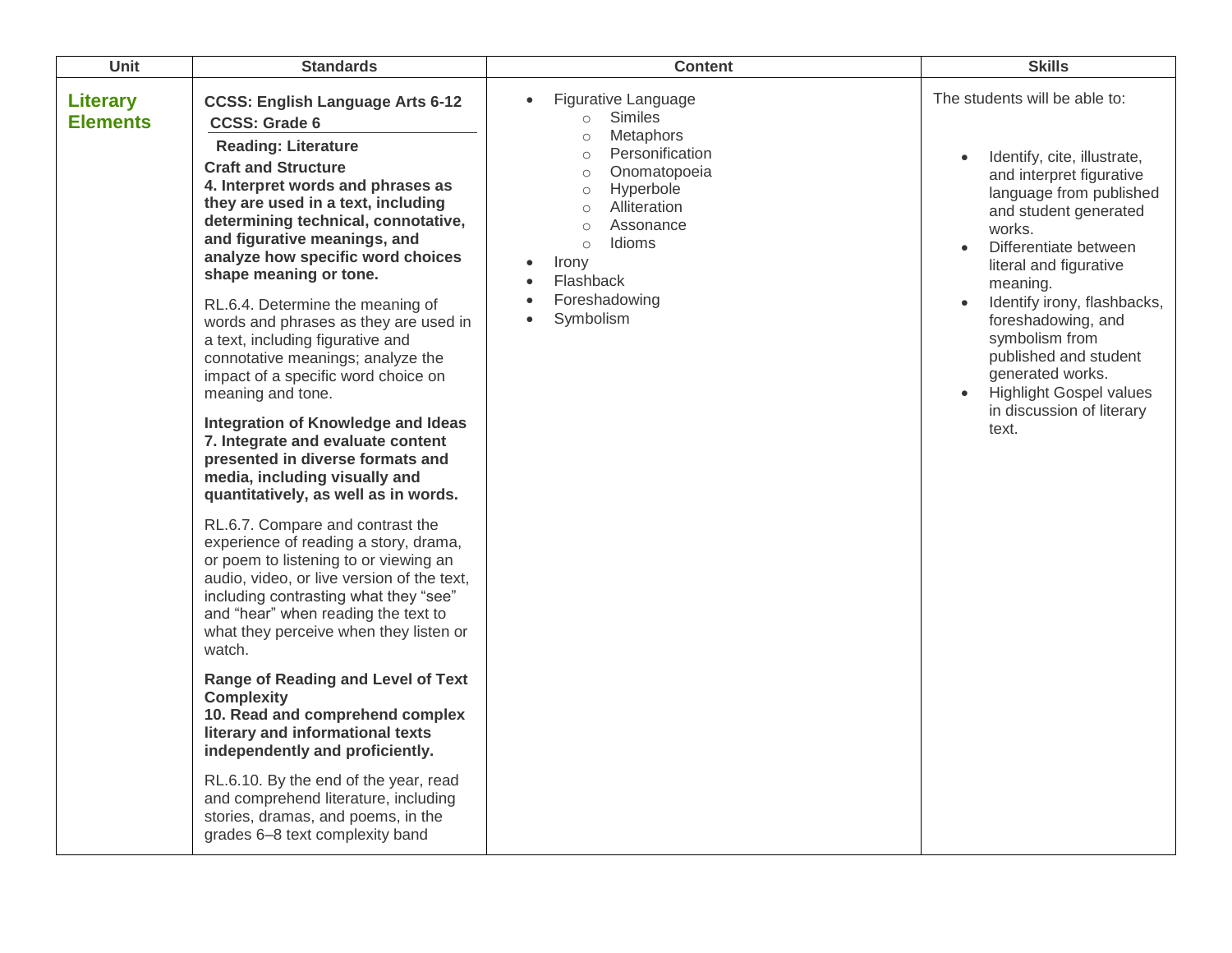| Unit | <b>Standards</b>                                                                                                                                                                                                                                                                  | <b>Content</b> | <b>Skills</b> |
|------|-----------------------------------------------------------------------------------------------------------------------------------------------------------------------------------------------------------------------------------------------------------------------------------|----------------|---------------|
|      | proficiently, with scaffolding as needed<br>at the high end of the range.                                                                                                                                                                                                         |                |               |
|      | <b>Reading: Informational Text</b><br><b>Craft and Structure</b><br>4. Interpret words and phrases as<br>they are used in a text, including<br>determining technical, connotative,<br>and figurative meanings, and<br>analyze how specific word choices<br>shape meaning or tone. |                |               |
|      | RI.6.4. Determine the meaning of<br>words and phrases as they are used in<br>a text, including figurative, connotative,<br>and technical meanings.                                                                                                                                |                |               |
|      | <b>Range of Reading and Level of Text</b><br><b>Complexity</b><br>10. Read and comprehend complex<br>literary and informational texts<br>independently and proficiently.                                                                                                          |                |               |
|      | RI.6.10. By the end of the year, read<br>and comprehend literary nonfiction in<br>the grades 6-8 text complexity band<br>proficiently, with scaffolding as needed<br>at the high end of the range.                                                                                |                |               |
|      | Language<br>5. Demonstrate understanding of<br>word relationships and nuances in<br>word meanings.                                                                                                                                                                                |                |               |
|      | L.6.5. Demonstrate understanding of<br>figurative language, word relationships,<br>and nuances in word meanings.                                                                                                                                                                  |                |               |
|      | L.6.5a. Interpret figures of speech<br>(e.g., personification) in context.                                                                                                                                                                                                        |                |               |
|      | © Copyright 2010. National Governors<br><b>Association Center for Best Practices</b><br>and Council of Chief State School<br>Officers. All rights reserved.                                                                                                                       |                |               |
|      |                                                                                                                                                                                                                                                                                   |                |               |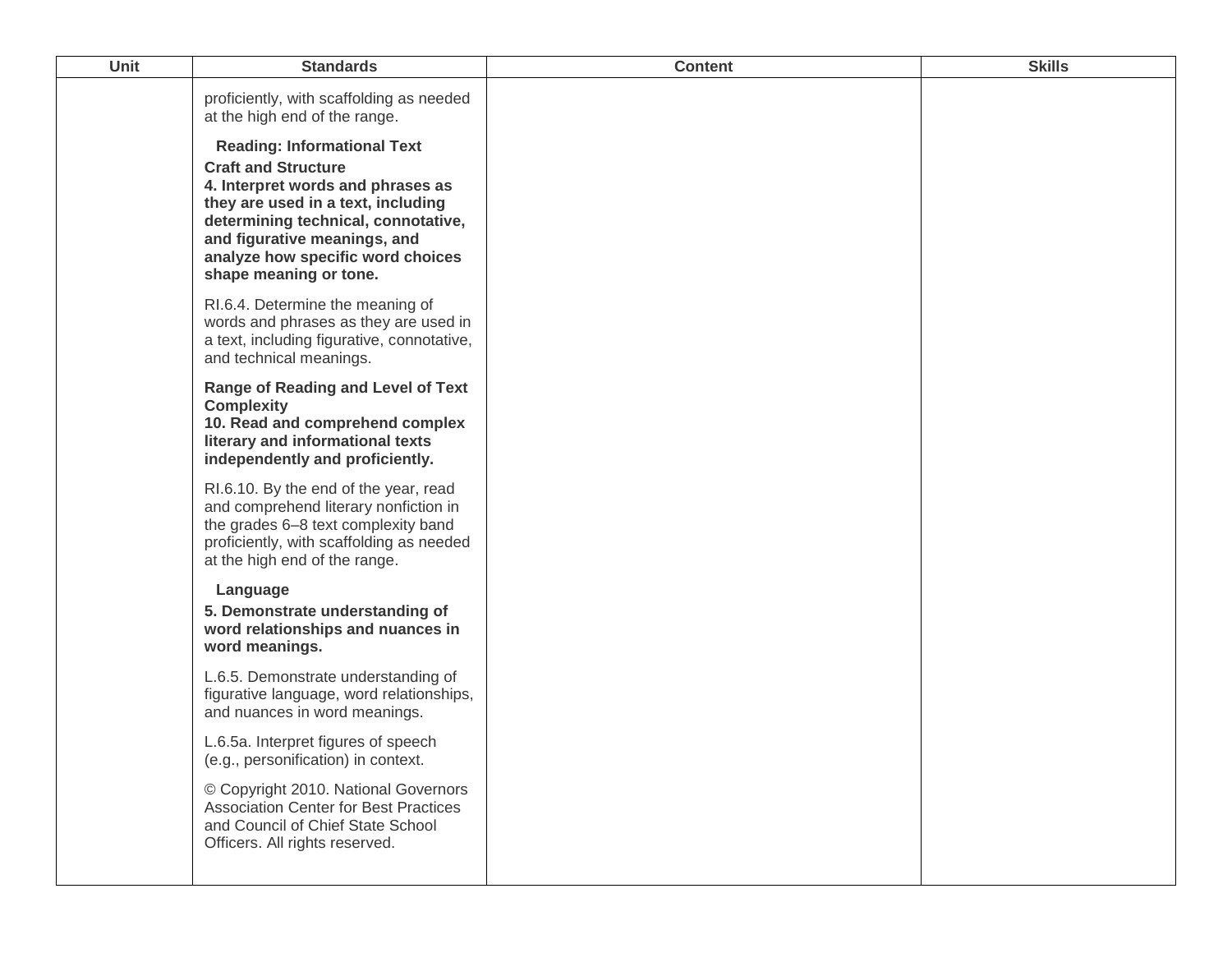| <b>Unit</b>                                                 | <b>Standards</b>                                                                                                                                                                                                                                                                                                                                                                                                                                                                                                                                                                                                                                                                                                                                                                                                                                                                                                                                                                                                                                                                                                                                                                                                                                                                                                                                                                | <b>Content</b>                                                                                                                                                                                                                                                                                                                                                                                                                                   | <b>Skills</b>                                                                                                                                                                                                                                                                                                                                                                                                                                                                                                                                                                                                                                                                                                                                                                                                                                                                                                                                                                                            |
|-------------------------------------------------------------|---------------------------------------------------------------------------------------------------------------------------------------------------------------------------------------------------------------------------------------------------------------------------------------------------------------------------------------------------------------------------------------------------------------------------------------------------------------------------------------------------------------------------------------------------------------------------------------------------------------------------------------------------------------------------------------------------------------------------------------------------------------------------------------------------------------------------------------------------------------------------------------------------------------------------------------------------------------------------------------------------------------------------------------------------------------------------------------------------------------------------------------------------------------------------------------------------------------------------------------------------------------------------------------------------------------------------------------------------------------------------------|--------------------------------------------------------------------------------------------------------------------------------------------------------------------------------------------------------------------------------------------------------------------------------------------------------------------------------------------------------------------------------------------------------------------------------------------------|----------------------------------------------------------------------------------------------------------------------------------------------------------------------------------------------------------------------------------------------------------------------------------------------------------------------------------------------------------------------------------------------------------------------------------------------------------------------------------------------------------------------------------------------------------------------------------------------------------------------------------------------------------------------------------------------------------------------------------------------------------------------------------------------------------------------------------------------------------------------------------------------------------------------------------------------------------------------------------------------------------|
| <b>Text Based</b><br><b>Analytical</b><br><b>Strategies</b> | <b>CCSS: English Language Arts 6-12</b><br><b>CCSS: Grade 6</b><br><b>Reading: Literature</b><br><b>Key Ideas and Details</b><br>1. Read closely to determine what<br>the text says explicitly and to make<br>logical inferences from it; cite<br>specific textual evidence when<br>writing or speaking to support<br>conclusions drawn from the text.<br>RL.6.1. Cite textual evidence to<br>support analysis of what the text says<br>explicitly as well as inferences drawn<br>from the text.<br>2. Determine central ideas or<br>themes of a text and analyze their<br>development; summarize the key<br>supporting details and ideas.<br>RL.6.2. Determine a theme or central<br>idea of a text and how it is conveyed<br>through particular details; provide a<br>summary of the text distinct from<br>personal opinions or judgments.<br>3. Analyze how and why individuals,<br>events, and ideas develop and<br>interact over the course of a text.<br>RL.6.3. Describe how a particular<br>story's or drama's plot unfolds in a<br>series of episodes as well as how the<br>characters respond or change as the<br>plot moves toward a resolution.<br>5. Analyze the structure of texts,<br>including how specific sentences,<br>paragraphs, and larger portions of<br>the text (e.g., a section, chapter,<br>scene, or stanza) relate to each<br>other and the whole. | Central idea (main idea)<br>$\bullet$<br>Inferences<br>Prediction<br>$\bullet$<br>Summarizing<br>Generalizations<br>Fact & Opinion<br><b>Text Structure</b><br>$\bullet$<br>Compare & Contrast<br>Cause & Effect<br>$\bullet$<br>Sequence (Chronological Order)<br>Problem & Solution<br>$\bullet$<br><b>Drawing Conclusions</b><br><b>Text connections</b><br>Self to text<br>$\circ$<br>Text to text<br>$\circ$<br>Text to world<br>$\bigcirc$ | The students will be able to:<br>Identify the main idea of<br>the text.<br>Cite specific details<br>$\bullet$<br>within the text that<br>support the main idea or<br>central theme of the text.<br>Distinguish between<br>explicit clues and<br>inferences drawn from<br>the text.<br>Formulate valid<br>$\bullet$<br>inferences and make<br>predictions based on<br>information presented in<br>the text and background<br>knowledge.<br>Distinguish between<br>$\bullet$<br>essential and<br>nonessential information<br>in the text.<br>Provide a summary of<br>$\bullet$<br>the text.<br>Identify key ideas and<br>$\bullet$<br>supporting details (text<br>evidence).<br>Develop generalizations<br>from details presented in<br>the text.<br>Recognize words that<br>signal generalizations,<br>such as: all, every, none,<br>and always.<br>Distinguish between<br>valid and faulty<br>generalizations.<br>Detect bias and<br>$\bullet$<br>assumption.<br>Distinguish between<br>facts & opinion. |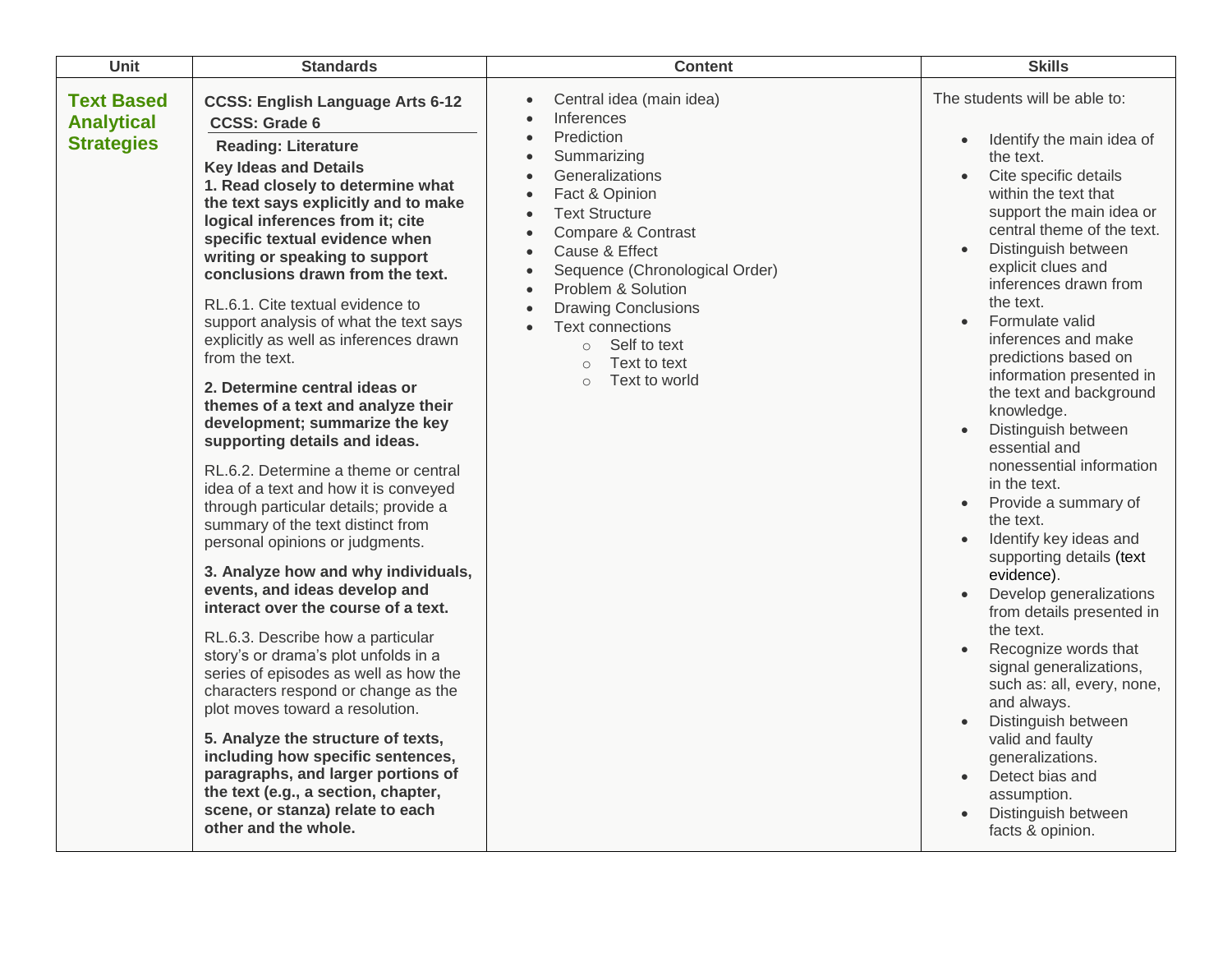| Unit | <b>Standards</b>                                                                                                                                                                                                                                                                                                                                                                                                                                                                                                                                                                                                                                                                                                                                                                                                                                                                                                                                                                                                                                                                                                                                                                                                                                                                                                                                                                                              | <b>Content</b> | <b>Skills</b>                                                                                                                                                                                                                                                                                                                                                                                                                                                                                                                                                                                                                                                                                                                                                                                                                                                                                                                                                                                                                                                         |
|------|---------------------------------------------------------------------------------------------------------------------------------------------------------------------------------------------------------------------------------------------------------------------------------------------------------------------------------------------------------------------------------------------------------------------------------------------------------------------------------------------------------------------------------------------------------------------------------------------------------------------------------------------------------------------------------------------------------------------------------------------------------------------------------------------------------------------------------------------------------------------------------------------------------------------------------------------------------------------------------------------------------------------------------------------------------------------------------------------------------------------------------------------------------------------------------------------------------------------------------------------------------------------------------------------------------------------------------------------------------------------------------------------------------------|----------------|-----------------------------------------------------------------------------------------------------------------------------------------------------------------------------------------------------------------------------------------------------------------------------------------------------------------------------------------------------------------------------------------------------------------------------------------------------------------------------------------------------------------------------------------------------------------------------------------------------------------------------------------------------------------------------------------------------------------------------------------------------------------------------------------------------------------------------------------------------------------------------------------------------------------------------------------------------------------------------------------------------------------------------------------------------------------------|
|      | RL.6.5. Analyze how a particular<br>sentence, chapter, scene, or stanza<br>fits into the overall structure of a text<br>and contributes to the development of<br>the theme, setting, or plot.<br>Integration of Knowledge and Ideas<br>7. Integrate and evaluate content<br>presented in diverse formats and<br>media, including visually and<br>quantitatively, as well as in words.<br>RL.6.7. Compare and contrast the<br>experience of reading a story, drama,<br>or poem to listening to or viewing an<br>audio, video, or live version of the text,<br>including contrasting what they "see"<br>and "hear" when reading the text to<br>what they perceive when they listen or<br>watch.<br>9. Analyze how two or more texts<br>address similar themes or topics in<br>order to build knowledge or to<br>compare the approaches the<br>authors take.<br>RL.6.9. Compare and contrast texts in<br>different forms or genres (e.g., stories<br>and poems; historical novels and<br>fantasy stories) in terms of their<br>approaches to similar themes and<br>topics.<br><b>Range of Reading and Level of Text</b><br><b>Complexity</b><br>10. Read and comprehend complex<br>literary and informational texts<br>independently and proficiently.<br>RL.6.10. By the end of the year, read<br>and comprehend literature, including<br>stories, dramas, and poems, in the<br>grades 6-8 text complexity band |                | Find details that support<br>facts & opinions<br>presented in the text.<br>Recognize the various<br>patterns authors use to<br>organize text (i.e.,<br>sequence, cause and<br>effect, compare and<br>contrast, problem &<br>solution, description).<br>Determine the structure<br>of a given text.<br>Arrange events in proper<br>order on a timeline.<br>Determine the order in<br>which events presented<br>in a text occur.<br>Locate cause-and effect<br>relationships within the<br>text.<br>Identify the reason or<br>reasons the author gives<br>for why something<br>happened (causes) or<br>the effects of something.<br>Identify the differences<br>and similarities that an<br>author presents within<br>the text.<br>Identify words that signal<br>sequence within the text.<br>Organize the steps in a<br>process in the order in<br>which they occur.<br>Identify the problem or<br>dilemma presented in the<br>text.<br>Identify the solution to<br>the problem proposed in<br>the text.<br>Make connections with<br>text to self, text, and<br>world. |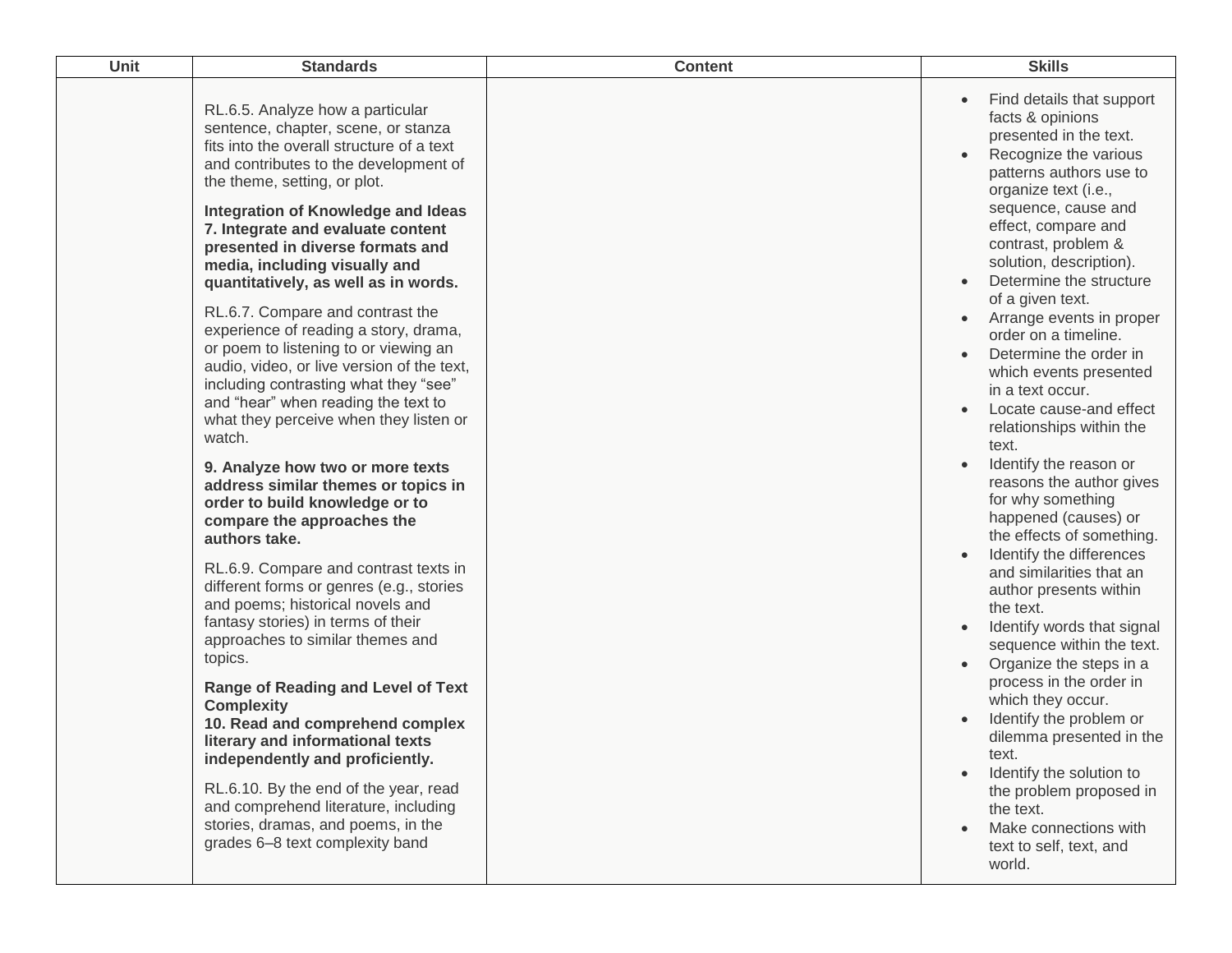| Unit | <b>Standards</b>                                                                                                                                                                                                                                                                                                                                                         | <b>Content</b> | <b>Skills</b>                                     |
|------|--------------------------------------------------------------------------------------------------------------------------------------------------------------------------------------------------------------------------------------------------------------------------------------------------------------------------------------------------------------------------|----------------|---------------------------------------------------|
|      | proficiently, with scaffolding as needed<br>at the high end of the range.<br><b>Reading: Informational Text</b><br><b>Key Ideas and Details</b><br>1. Read closely to determine what<br>the text says explicitly and to make<br>logical inferences from it; cite<br>specific textual evidence when<br>writing or speaking to support<br>conclusions drawn from the text. |                | Apply reading strategies<br>to Biblical passages. |
|      | RI.6.1. Cite textual evidence to support<br>analysis of what the text says explicitly<br>as well as inferences drawn from the<br>text.                                                                                                                                                                                                                                   |                |                                                   |
|      | 2. Determine central ideas or<br>themes of a text and analyze their<br>development; summarize the key<br>supporting details and ideas.                                                                                                                                                                                                                                   |                |                                                   |
|      | RI.6.2. Determine a central idea of a<br>text and how it is conveyed through<br>particular details; provide a summary<br>of the text distinct from personal<br>opinions or judgments.                                                                                                                                                                                    |                |                                                   |
|      | 5. Analyze the structure of texts,<br>including how specific sentences,<br>paragraphs, and larger portions of<br>the text (e.g., a section, chapter,<br>scene, or stanza) relate to each<br>other and the whole.                                                                                                                                                         |                |                                                   |
|      | RI.6.5. Analyze how a particular<br>sentence, paragraph, chapter, or<br>section fits into the overall structure of<br>a text and contributes to the<br>development of the ideas.                                                                                                                                                                                         |                |                                                   |
|      | 8. Delineate and evaluate the<br>argument and specific claims in a<br>text, including the validity of the<br>reasoning as well as the relevance<br>and sufficiency of the evidence.                                                                                                                                                                                      |                |                                                   |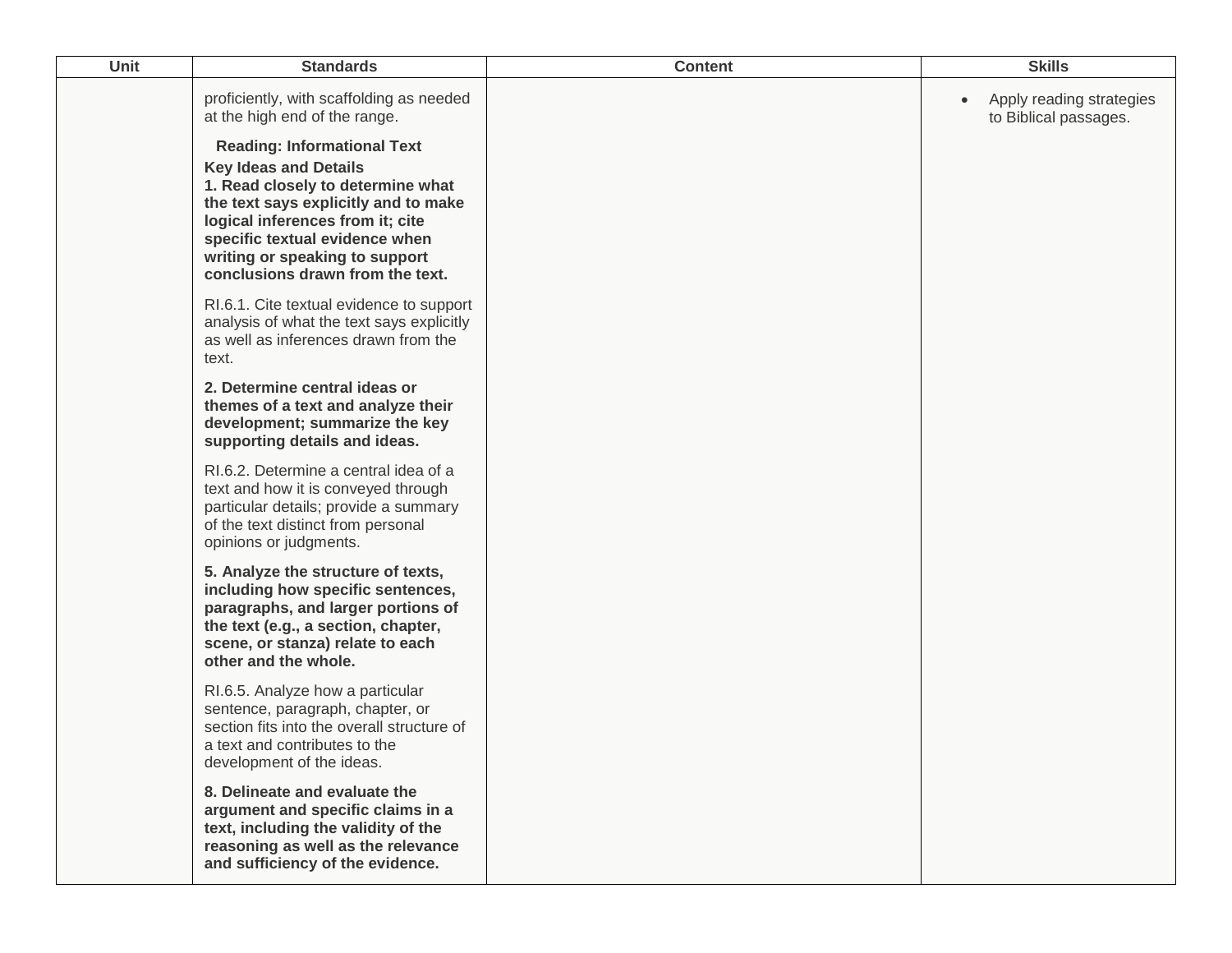| Unit         | <b>Standards</b>                                                                                                                                                                                                                                                                                                                                                                                                                                                                                                                                                                                                                                        | <b>Content</b>                                                                                                                                                                                                                                                                                                                                                                | <b>Skills</b>                                                                                                                                                                                                                                                                                                                                                                                                                    |
|--------------|---------------------------------------------------------------------------------------------------------------------------------------------------------------------------------------------------------------------------------------------------------------------------------------------------------------------------------------------------------------------------------------------------------------------------------------------------------------------------------------------------------------------------------------------------------------------------------------------------------------------------------------------------------|-------------------------------------------------------------------------------------------------------------------------------------------------------------------------------------------------------------------------------------------------------------------------------------------------------------------------------------------------------------------------------|----------------------------------------------------------------------------------------------------------------------------------------------------------------------------------------------------------------------------------------------------------------------------------------------------------------------------------------------------------------------------------------------------------------------------------|
|              | RI.6.8. Trace and evaluate the<br>argument and specific claims in a text,<br>distinguishing claims that are<br>supported by reasons and evidence<br>from claims that are not.<br><b>Range of Reading and Level of Text</b><br><b>Complexity</b><br>10. Read and comprehend complex<br>literary and informational texts<br>independently and proficiently.<br>RI.6.10. By the end of the year, read<br>and comprehend literary nonfiction in<br>the grades 6-8 text complexity band<br>proficiently, with scaffolding as needed<br>at the high end of the range.<br>© Copyright 2010. National Governors<br><b>Association Center for Best Practices</b> |                                                                                                                                                                                                                                                                                                                                                                               |                                                                                                                                                                                                                                                                                                                                                                                                                                  |
|              | and Council of Chief State School<br>Officers. All rights reserved.                                                                                                                                                                                                                                                                                                                                                                                                                                                                                                                                                                                     |                                                                                                                                                                                                                                                                                                                                                                               |                                                                                                                                                                                                                                                                                                                                                                                                                                  |
| <b>Theme</b> | <b>CCSS: English Language Arts 6-12</b><br><b>CCSS: Grade 6</b><br><b>Reading: Literature</b><br>2. Determine central ideas or<br>themes of a text and analyze their<br>development; summarize the key<br>supporting details and ideas.<br>RL.6.2. Determine a theme or central<br>idea of a text and how it is conveyed<br>through particular details; provide a<br>summary of the text distinct from<br>personal opinions or judgments.<br>6. Assess how point of view or<br>purpose shapes the content and<br>style of a text.                                                                                                                       | <b>Theme</b><br>$\bullet$<br>Central idea (main idea)<br>$\bullet$<br>o Supporting details<br>Author's purpose<br>$\bullet$<br>To inform<br>$\circ$<br>To entertain<br>To persuade<br>$\circ$<br>Audience<br>$\bullet$<br>Mood<br>$\bullet$<br>Point of view/Perspective<br>1st person<br>3rd person<br>$\circ$<br>o Limited<br>Objective<br>$\circ$<br>Omniscient<br>$\circ$ | The students will be able to:<br>Identify the various<br>points of view used in<br>writing.<br>Describe how<br>perspective changes<br>depending on a point of<br>view.<br>Determine the narrator's<br>point of view in fiction<br>and non-fictional text.<br>Distinguish between<br>purposes for writing.<br>Identify the author's<br>purpose and intended<br>audience.<br>Identify the central idea<br>(main idea) of the text. |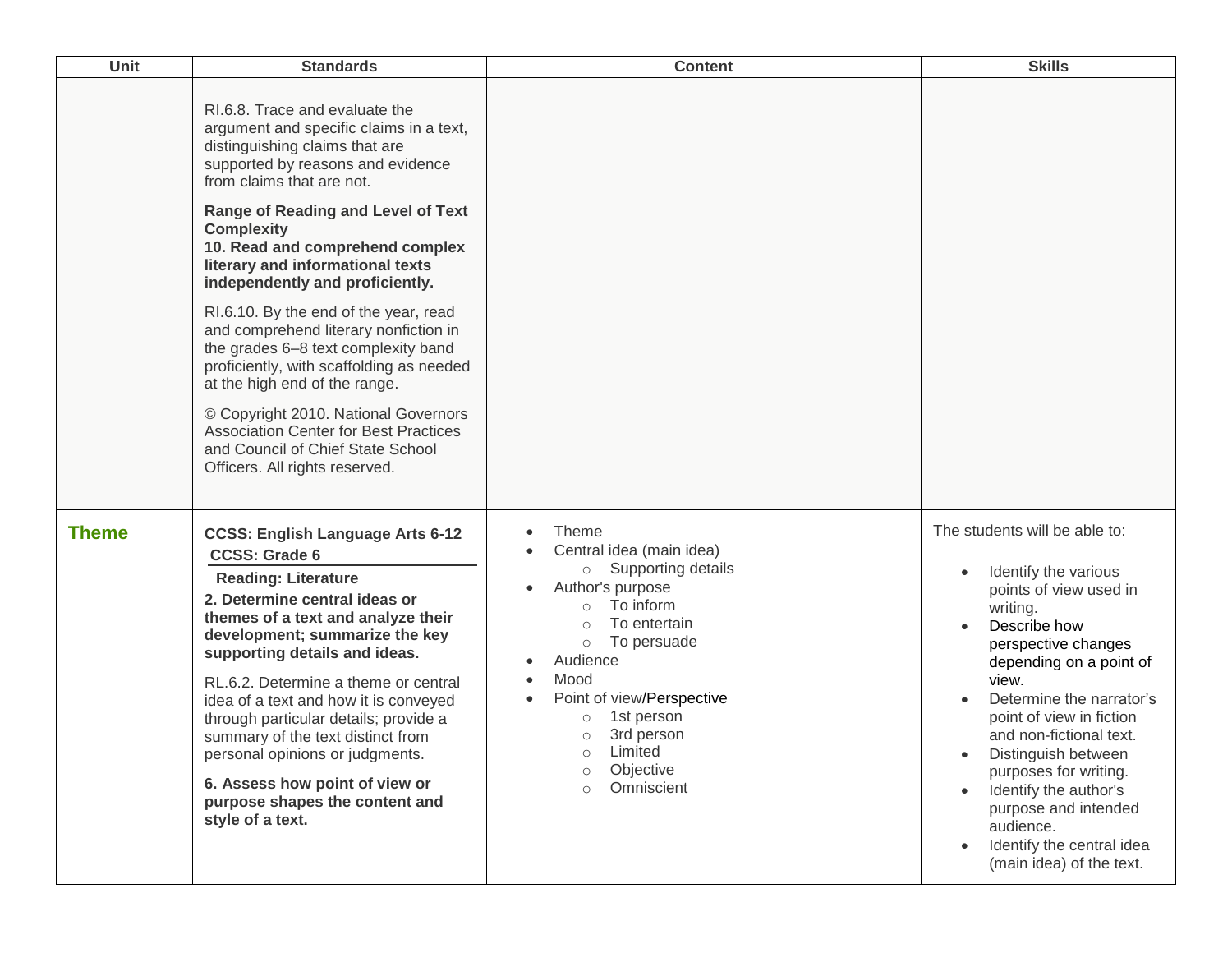| <b>Unit</b> | <b>Standards</b>                                                                                                                                                                                                                                                 | <b>Content</b> | <b>Skills</b>                                                                                                                                                                                                                                                             |
|-------------|------------------------------------------------------------------------------------------------------------------------------------------------------------------------------------------------------------------------------------------------------------------|----------------|---------------------------------------------------------------------------------------------------------------------------------------------------------------------------------------------------------------------------------------------------------------------------|
|             | RL.6.6. Explain how an author<br>develops the point of view of the<br>narrator or speaker in a text.<br>9. Analyze how two or more texts<br>address similar themes or topics in<br>order to build knowledge or to<br>compare the approaches the<br>authors take. |                | Determine the theme.<br>$\bullet$<br>Cite specific details<br>within the text that<br>support the main idea or<br>central theme of text.<br>Cite evidence from the<br>$\bullet$<br>text that suggests mood.<br>Analyze how setting<br>$\bullet$<br>shapes plot, mood, and |
|             | RL.6.9. Compare and contrast texts in<br>different forms or genres (e.g., stories<br>and poems; historical novels and<br>fantasy stories) in terms of their<br>approaches to similar themes and<br>topics.                                                       |                | characters.<br>Determine the purpose<br>or main idea of Biblical<br>stories.                                                                                                                                                                                              |
|             | <b>Range of Reading and Level of Text</b><br><b>Complexity</b><br>10. Read and comprehend complex<br>literary and informational texts<br>independently and proficiently.                                                                                         |                |                                                                                                                                                                                                                                                                           |
|             | RL.6.10. By the end of the year, read<br>and comprehend literature, including<br>stories, dramas, and poems, in the<br>grades 6-8 text complexity band<br>proficiently, with scaffolding as needed<br>at the high end of the range.                              |                |                                                                                                                                                                                                                                                                           |
|             | <b>Reading: Informational Text</b><br>2. Determine central ideas or<br>themes of a text and analyze their<br>development; summarize the key<br>supporting details and ideas.                                                                                     |                |                                                                                                                                                                                                                                                                           |
|             | RI.6.2. Determine a central idea of a<br>text and how it is conveyed through<br>particular details; provide a summary<br>of the text distinct from personal<br>opinions or judgments.                                                                            |                |                                                                                                                                                                                                                                                                           |
|             | 6. Assess how point of view or<br>purpose shapes the content and<br>style of a text.                                                                                                                                                                             |                |                                                                                                                                                                                                                                                                           |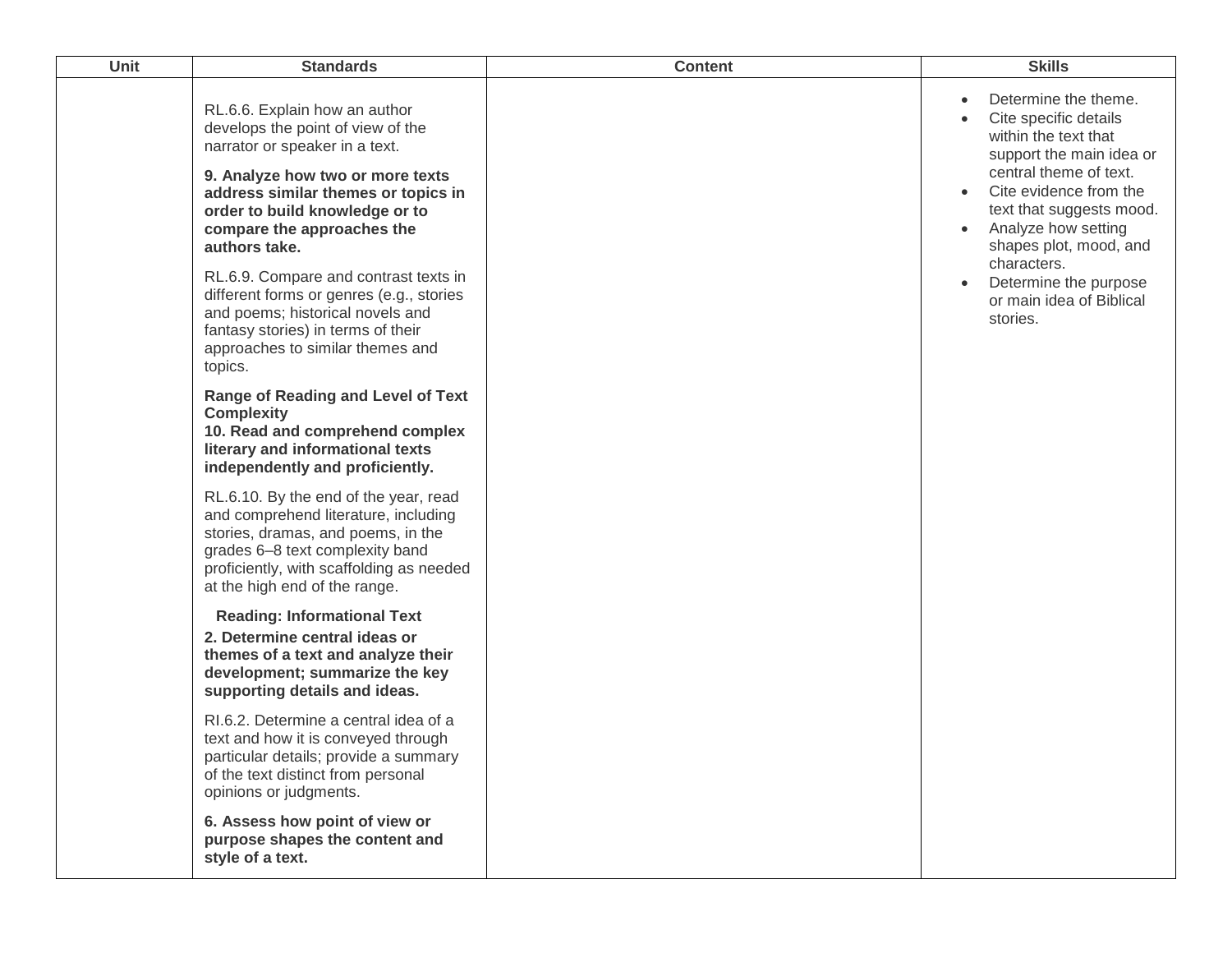| Unit              | <b>Standards</b>                                                                                                                                                                                                                                                                                                                             | <b>Content</b>                                                                                                                                                                                            | <b>Skills</b>                                                                                                                                                                                                                                             |
|-------------------|----------------------------------------------------------------------------------------------------------------------------------------------------------------------------------------------------------------------------------------------------------------------------------------------------------------------------------------------|-----------------------------------------------------------------------------------------------------------------------------------------------------------------------------------------------------------|-----------------------------------------------------------------------------------------------------------------------------------------------------------------------------------------------------------------------------------------------------------|
|                   | RI.6.6. Determine an author's point of<br>view or purpose in a text and explain<br>how it is conveyed in the text.<br>9. Analyze how two or more texts<br>address similar themes or topics in<br>order to build knowledge or to<br>compare the approaches the<br>authors take.                                                               |                                                                                                                                                                                                           |                                                                                                                                                                                                                                                           |
|                   | RI.6.9. Compare and contrast one<br>author's presentation of events with<br>that of another (e.g., a memoir written<br>by and a biography on the same<br>person).                                                                                                                                                                            |                                                                                                                                                                                                           |                                                                                                                                                                                                                                                           |
|                   | <b>Range of Reading and Level of Text</b><br><b>Complexity</b><br>10. Read and comprehend complex<br>literary and informational texts<br>independently and proficiently.                                                                                                                                                                     |                                                                                                                                                                                                           |                                                                                                                                                                                                                                                           |
|                   | RI.6.10. By the end of the year, read<br>and comprehend literary nonfiction in<br>the grades 6-8 text complexity band<br>proficiently, with scaffolding as needed<br>at the high end of the range.                                                                                                                                           |                                                                                                                                                                                                           |                                                                                                                                                                                                                                                           |
|                   | © Copyright 2010. National Governors<br><b>Association Center for Best Practices</b><br>and Council of Chief State School<br>Officers. All rights reserved.                                                                                                                                                                                  |                                                                                                                                                                                                           |                                                                                                                                                                                                                                                           |
| <b>Vocabulary</b> | <b>CCSS: English Language Arts 6-12</b><br><b>CCSS: Grade 6</b><br><b>Reading: Literature</b><br><b>Craft and Structure</b><br>4. Interpret words and phrases as<br>they are used in a text, including<br>determining technical, connotative,<br>and figurative meanings, and<br>analyze how specific word choices<br>shape meaning or tone. | Context clues<br>Multiple meaning words<br>Connotation vs. Denotation<br>Root words<br>$\bullet$<br>Suffixes and prefixes<br>Synonyms<br>Antonyms<br>Syllabication<br>Greek & Latin affixes<br>Homophones | The students will be able to:<br>Use a variety of<br>strategies to analyze and<br>decode unfamiliar words.<br>Utilize context clues to<br>$\bullet$<br>derive word meaning.<br>Use etymology to<br>$\bullet$<br>determine meaning of<br>unfamiliar words. |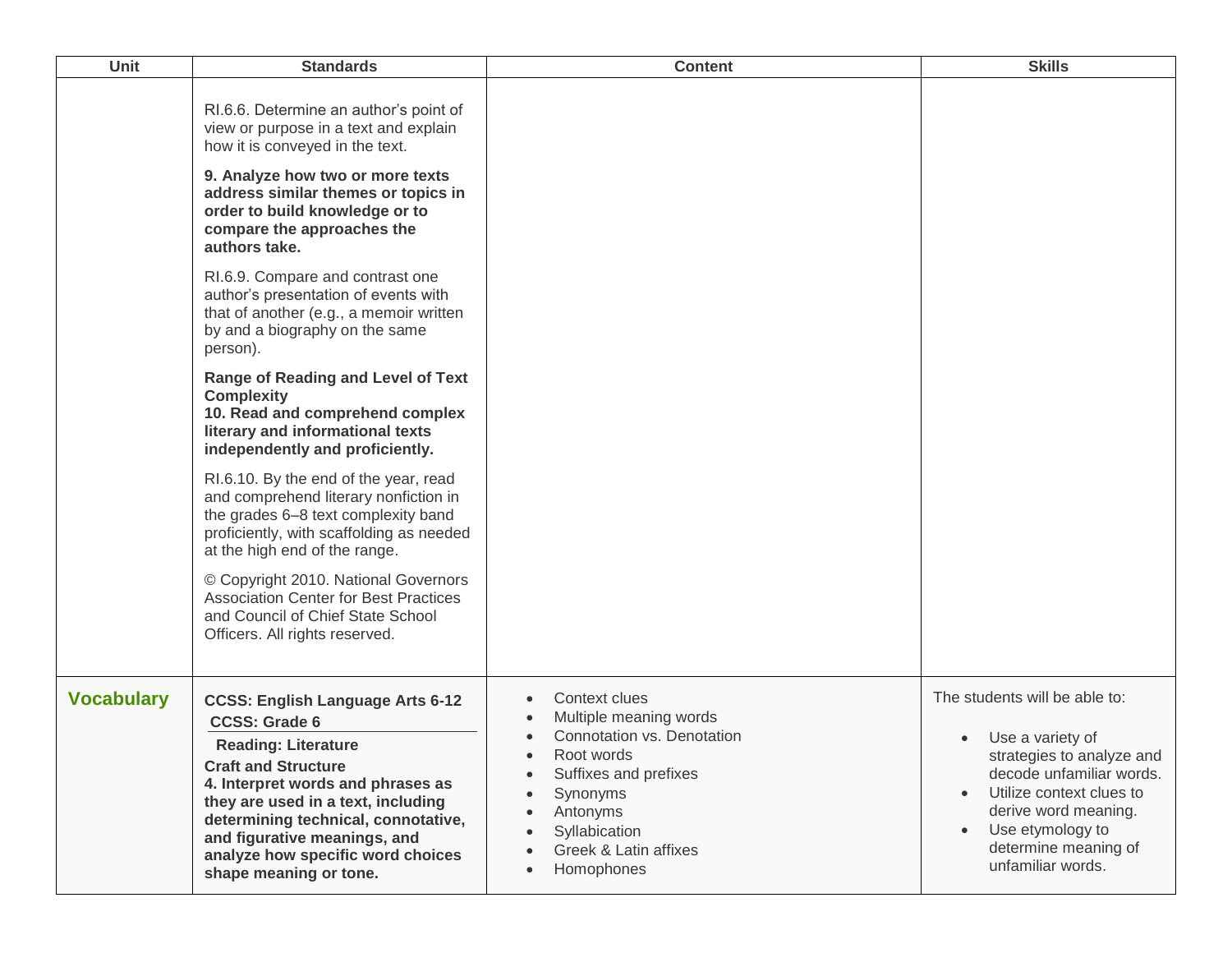| Unit | <b>Standards</b>                                                                                                                                                                                                                                                                                  | <b>Content</b>                       | <b>Skills</b>                                                                                                                                                                                              |
|------|---------------------------------------------------------------------------------------------------------------------------------------------------------------------------------------------------------------------------------------------------------------------------------------------------|--------------------------------------|------------------------------------------------------------------------------------------------------------------------------------------------------------------------------------------------------------|
|      | RL.6.4. Determine the meaning of<br>words and phrases as they are used in<br>a text, including figurative and<br>connotative meanings; analyze the<br>impact of a specific word choice on<br>meaning and tone.                                                                                    | Homographs<br>Analogies<br>$\bullet$ | Identify and use root<br>words, suffixes, &<br>prefixes to define new<br>words.<br>Determine the meaning<br>of a word or phrase<br>using context clues.                                                    |
|      | <b>Reading: Informational Text</b><br><b>Craft and Structure</b><br>4. Interpret words and phrases as<br>they are used in a text, including<br>determining technical, connotative,<br>and figurative meanings, and<br>analyze how specific word choices<br>shape meaning or tone.                 |                                      | Use words in correct<br>context.<br>Recognize and employ<br>vocabulary based on<br>intent.<br>Recognize synonyms<br>and antonyms.<br>Determine the correct<br>pronunciation of words.                      |
|      | RI.6.4. Determine the meaning of<br>words and phrases as they are used in<br>a text, including figurative, connotative,<br>and technical meanings.                                                                                                                                                |                                      | Present the syllabication<br>$\bullet$<br>of words.<br>Distinguish between<br>denotation and                                                                                                               |
|      | Language<br><b>Vocabulary Acquisition and Use</b><br>4. Determine or clarify the meaning<br>of unknown and multiple-meaning<br>words and phrases by using context<br>clues, analyzing meaningful word<br>parts, and consulting general and<br>specialized reference materials, as<br>appropriate. |                                      | connotation of words as<br>they are used within a<br>text.<br>Being able to identify the<br>relationship of different<br>analogies.<br>Use strategies to<br>determine word meaning<br>in Biblical stories. |
|      | L.6.4. Determine or clarify the meaning<br>of unknown and multiple-meaning<br>words and phrases based on grade 6<br>reading and content, choosing flexibly<br>from a range of strategies.                                                                                                         |                                      |                                                                                                                                                                                                            |
|      | L.6.4a. Use context (e.g., the overall<br>meaning of a sentence or paragraph; a<br>word's position or function in a<br>sentence) as a clue to the meaning of<br>a word or phrase.                                                                                                                 |                                      |                                                                                                                                                                                                            |
|      | L.6.4b. Use common, grade-<br>appropriate Greek or Latin affixes and                                                                                                                                                                                                                              |                                      |                                                                                                                                                                                                            |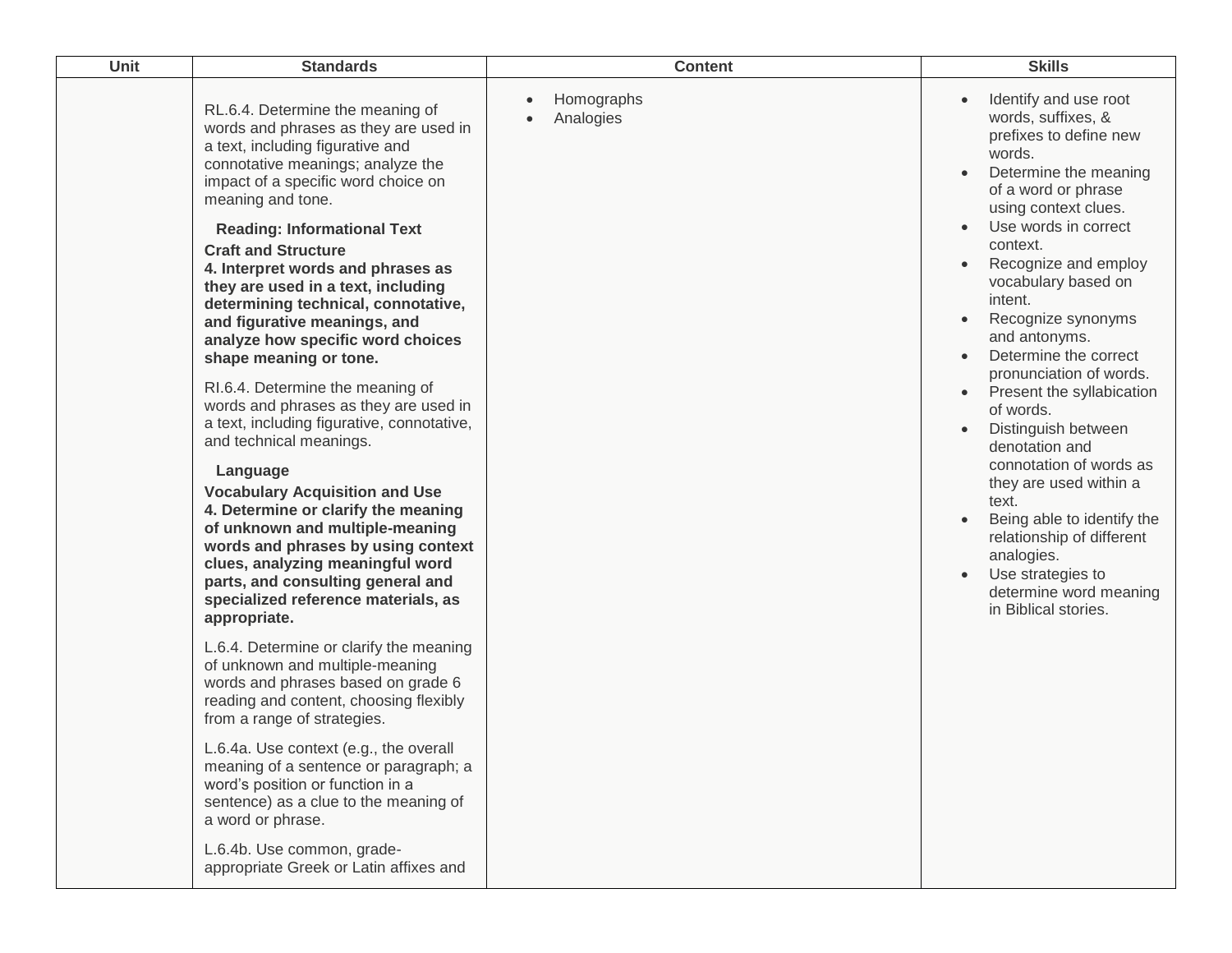| <b>Unit</b> | <b>Standards</b>                                                                                                                                                                                                                                                                                                                                                         | <b>Content</b> | <b>Skills</b> |
|-------------|--------------------------------------------------------------------------------------------------------------------------------------------------------------------------------------------------------------------------------------------------------------------------------------------------------------------------------------------------------------------------|----------------|---------------|
|             | roots as clues to the meaning of a<br>word (e.g., audience, auditory,<br>audible).                                                                                                                                                                                                                                                                                       |                |               |
|             | L.6.4c. Consult reference materials<br>(e.g., dictionaries, glossaries,<br>thesauruses), both print and digital, to<br>find the pronunciation of a word or<br>determine or clarify its precise<br>meaning or its part of speech.                                                                                                                                         |                |               |
|             | L.6.4d. Verify the preliminary<br>determination of the meaning of a word<br>or phrase (e.g., by checking the<br>inferred meaning in context or in a<br>dictionary).                                                                                                                                                                                                      |                |               |
|             | 5. Demonstrate understanding of<br>word relationships and nuances in<br>word meanings.                                                                                                                                                                                                                                                                                   |                |               |
|             | L.6.5b. Use the relationship between<br>particular words (e.g., cause/effect,<br>part/whole, item/category) to better<br>understand each of the words.                                                                                                                                                                                                                   |                |               |
|             | L.6.5c. Distinguish among the<br>connotations (associations) of words<br>with similar denotations (definitions)<br>(e.g., stingy, scrimping, economical,<br>unwasteful, thrifty).                                                                                                                                                                                        |                |               |
|             | 6. Acquire and use accurately a<br>range of general academic and<br>domain-specific words and phrases<br>sufficient for reading, writing,<br>speaking, and listening at the<br>college and career readiness level;<br>demonstrate independence in<br>gathering vocabulary knowledge<br>when considering a word or phrase<br>important to comprehension or<br>expression. |                |               |
|             | L.6.6. Acquire and use accurately<br>grade-appropriate general academic                                                                                                                                                                                                                                                                                                  |                |               |